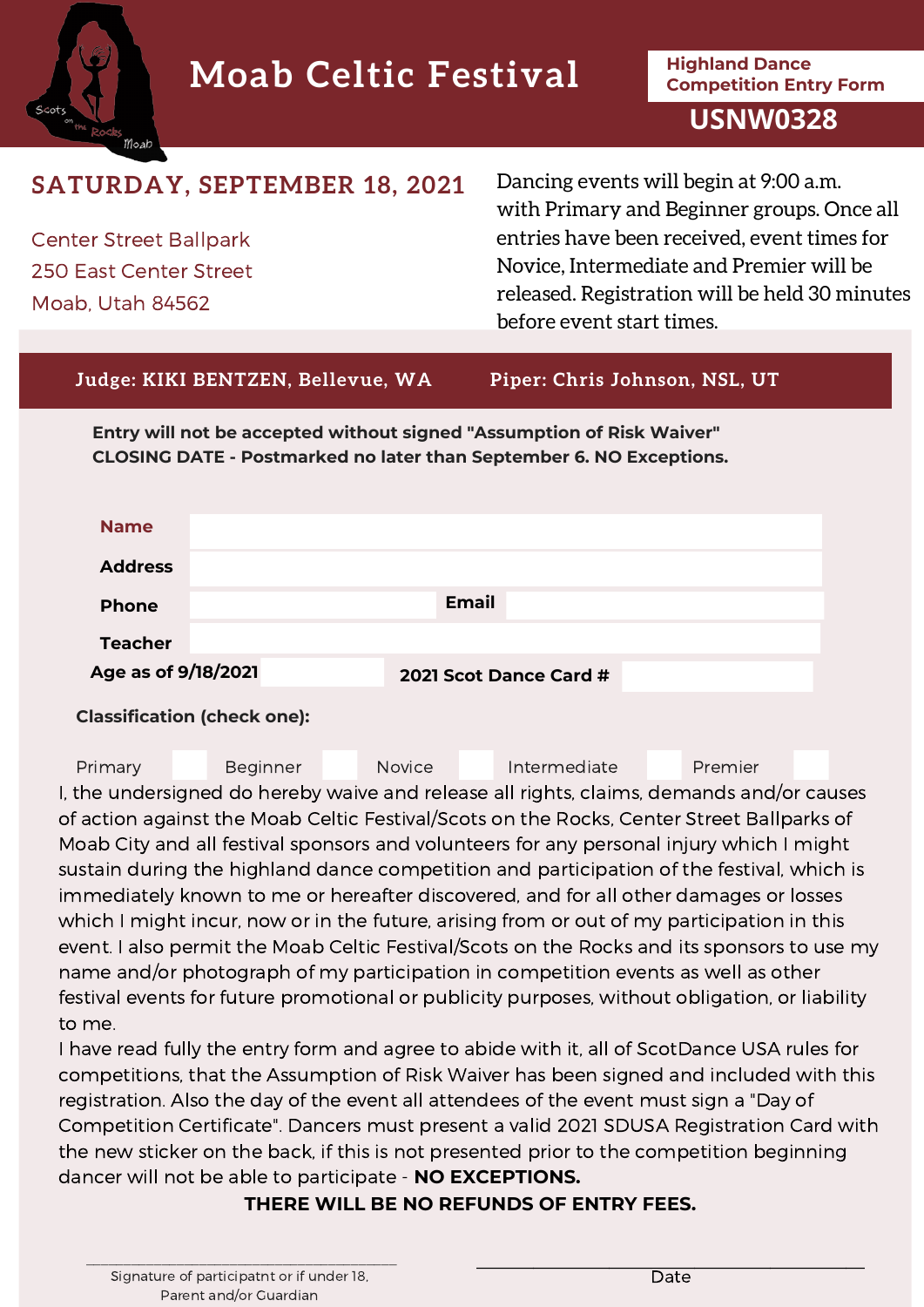

# **Highland Dance Moab Celtic Festival Competition Entry Form**

**USNW0328**

### **Events:**

## **Primary**

**16 Pdb Pdb & HC Fling (4) Sword (2&1)**

**Beginner Seann Truibhas (3&1) Sword (2&1) Fling (4)**

**Novice Seann Truibhas (3&1) Sword (2&1) Fling (4)**

**Laddie (4) Seann Truibhas (3&1) Sword (2&1) Fling (4)**

**Intermediate**

## **Premier**

**Barracks (4) Seann Truibhas (3&1) Sword (2&1) Fling (4)**

# **Entry Fees:**

Primary \$22 Pre-Premier \$26 Premier \$32

- Competition is governed by the rules and regulations of the SOBHD.
- Judges decision is FINAL. Only the competition organizer is authorized to communicate with the judge.
- Age groups will be determined according to the number of entries received.
- We reserve the right to combine or cancel any event due to lack of participants. If event is cancelled, competitors will be notificed prior to the day before the competition.
- Dancers must arrive in costume, hair completed and make-up (if any). Changing areas will NOT be provided.
- One dancer at a time when registering.
- Dancers must present valid 2021 SDUSA Registration Card with new sticker on back No card NO DANCE.
- SDUSA Registration Cards will remain with the competition organizer throughout the compeition, and will be be available at time of awards.
- Only tophy winners will be presented on the stage. Medal winners will be acknolwedged through announcements, but will not be presented on the stage. Medal's will be available for pickup at the awards table.
- Masks are encouraged for those unvaccinated as per state and local health. Extra masks will be available for those wishing to have one. Hand sanitizer will be available.
- Dancers will be provided a paper bag to hold masks.
- The stage will not be available for warm-up.
- The dancer viewing area will be sectioned off from regular spectators. Families will need to bring their own seating. There will be volunteers monitoring those who are authorized to enter the dancer viewing area. In order to allow dancers/families to have room to socially distance, we ask that you spread out in the designated areas. Once you or your dancer has finished their competition we ask that you quickly leave in order to allow the next group to arrive. Only families with dancers competing in back to back groups will be allowed to remain.

# **Make payment payable to "Moab Celtic Festival" and mail to: Richelle Augustine 126 Regatta Lane Stansbury Park, Utah 84074 Questions? (435) 224-4019 or chelleaug@gmail.com**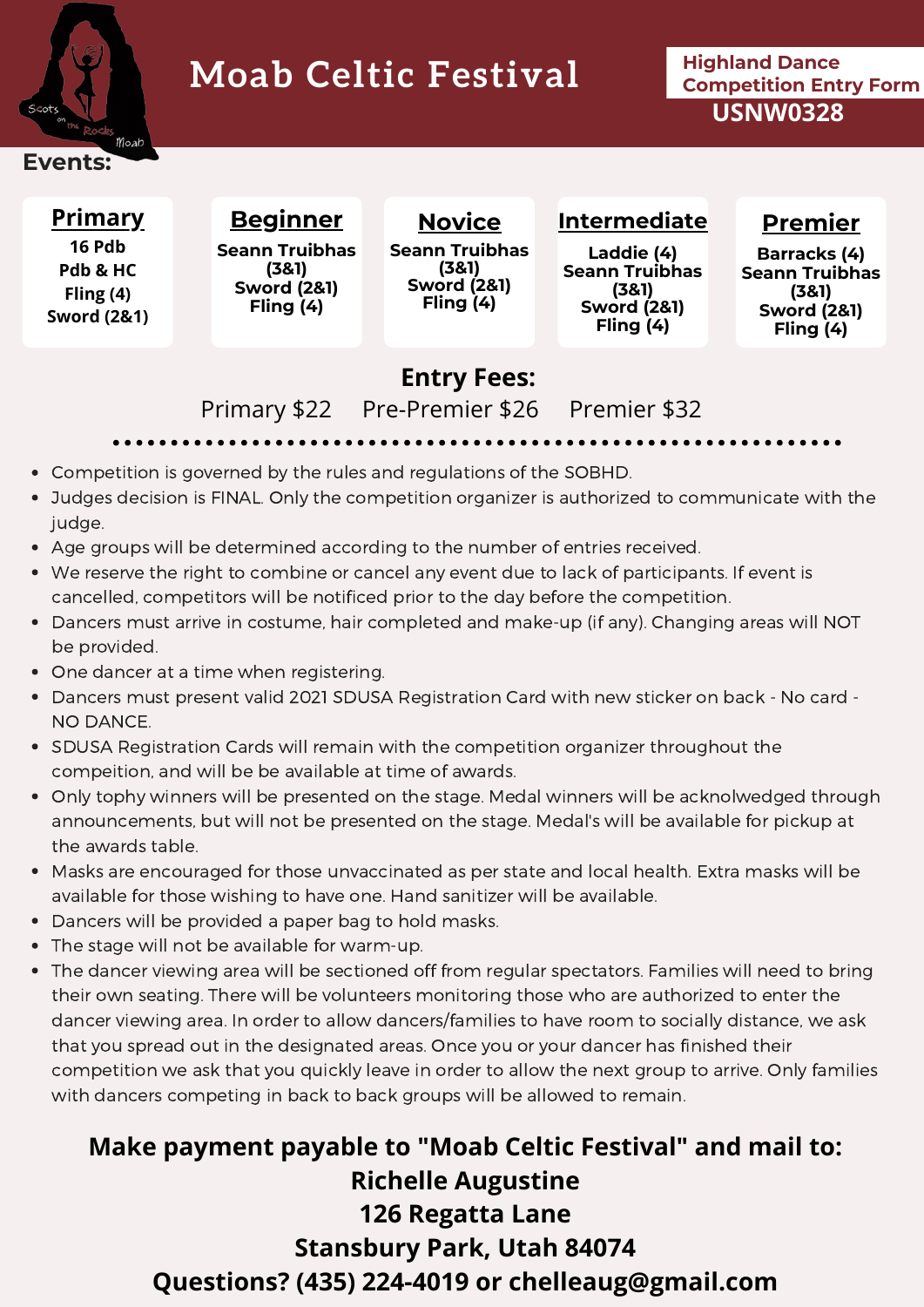

#### **ScotDance USA Rules for Competitions**

#### **Updated July 16, 2021**

- All attendees at SDUSA events must comply with state and local health and safety laws, rules, and regulations for COVID-19 including those related to masking and physical distancing.
- If a person is feeling ill, he/she should not attend a SDUSA event. This includes any of the following symptoms within the 48 hours prior to the event: fever or chills, cough, shortness of breath or difficulty breathing, fatigue, muscle or body aches, headache, new loss of taste or smell, sore throat, congestion or runny nose, nausea or vomiting, or diarrhea.
- The US Centers for Disease Control and Prevention (CDC) recommend masking as a prevention strategy for persons age 2 and older who are not fully vaccinated. The CDC also continues to recommend physical distancing to reduce transmission risk.
- Please have a mask available if required by law or for any situation where you would feel more comfortable wearing a mask.
- Extra masks will be made available to dancers and spectators at the discretion of the event organizer or if required by state/ local law.
- Dancers may wear a mask in the marshaling area and on the competition stage. Dancers may remove their mask prior to dancing and place it in a paper bag at the back of the stage. Bags will be provided.
- Dancers must arrive in costume with hair and makeup completed. Changing areas will not be available.
- A SDUSA "Day of Competition Certificate" must be completed for all attendees at the registration area upon arrival. A SDUSA "Assumption of Risk Waiver" must also be signed for all attendees prior to or at the event.
- Each dancer must present a valid 2021 SDUSA Registration Card with the new sticker on the back. PrePremier cards will be collected at registration and returned after the awards ceremony.
- State and local COVID-19 guidelines for physical distancing and masking should be followed for dancer registration and while waiting in lines.
- A designated spectator area with ample space for physical distancing will be available.
- Hand sanitizer stations will be available throughout the venue.
- The stage will not be available for warm-up.
- Water and refreshments will not be available for distribution at the competition/event. All dancers and dance families must provide their own water and food.
- Prize winners may be recognized on stage. State and local COVID-19 guidelines regarding physical distancing and masking must be followed during the awards ceremony. Awards will be collected at a separate location along with the dancer's Pre-Premier cards.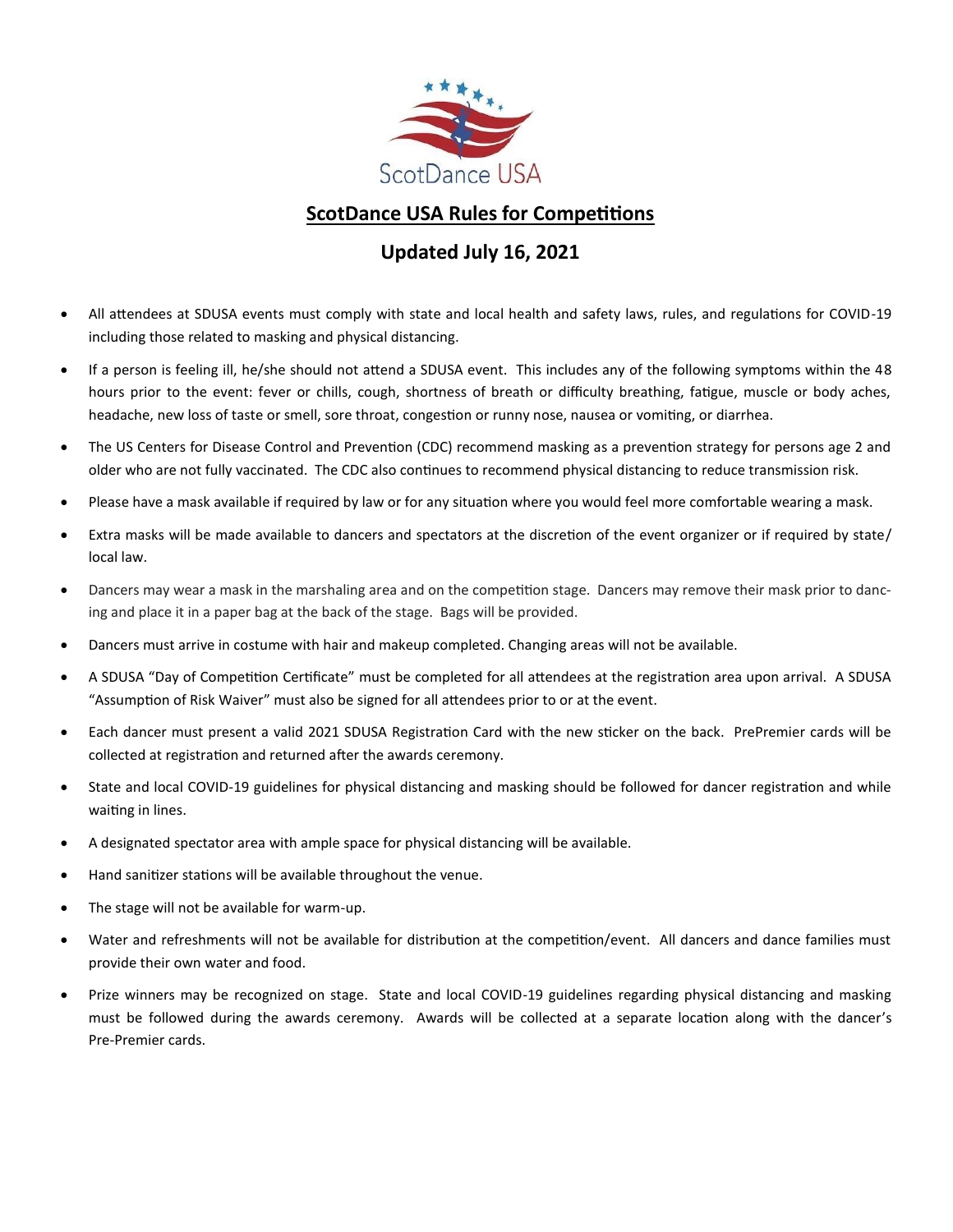

## **ASSUMPTION OF THE RISK, WAIVER AND RELEASE OF LIABILITY RELATING TO COVID-19**

FEDERATION OF UNITED STATES TEACHERS AND ADJUDICATORS OF HIGHLAND DANCING ("FUSTA") acting under the name of SCOTDANCE USA ("SDUSA") is sanctioning various Scottish Highland Dancing Competitions ("Competition"). FUSTA and SDUSA is an affiliate of the ROYAL SCOTTISH OFFICIAL BOARD OF HIGHLAND DANCE ("RSOBHD"). FUSTA, SDUSA and RSOBHD, their respective employees, agents, representatives, members of the boards of directors or officers are sometimes collectively referred to as "Releasees".

The Novel Coronavirus, COVID-19, has been declared a worldwide pandemic by the World Health Organization. COVID-19 is reported to be extremely contagious. The state of medical knowledge is evolving, but the virus is believed to spread from personto-person contact and/or by contact with contaminated surfaces and objects, and even possibly in the air. People reportedly can be infected and show no symptoms and therefore spread the disease. The exact methods of spread and contraction are unknown, and there is no known treatment, cure. Evidence has shown that COVID-19 can cause serious and potentially lifethreatening illness and even death. A COVID-19 vaccination is not a guarantee that you cannot be infected with COVID-19.

The Releasees cannot guarantee that you will not become infected with COVID-19 as a result of attending any Competition. Further, attending a Competition could increase your risk of contracting COVID-19.

By signing this agreement, I acknowledge the contagious nature of COVID-19 and voluntarily assume the risk that I may be exposed to or infected by COVID-19 by attending a Competition and that such exposure or infection may result in personal injury, illness, permanent disability, and death. I understand that the risk of becoming exposed to or infected by COVID-19 at a Competition may result from the actions, omissions, or negligence of myself and others, including, but not limited to, Competition organizers, employees, volunteers, and program participants and their families.

I voluntarily agree to assume all of the foregoing risks and accept sole responsibility for any injury to me including, but not limited to, personal injury, disability, and death, illness, damage, loss, claim, liability, or expense, of any kind, that I may experience or incur in connection with my attendance at a Competition or participation in a Competition

#### ("Claims"). **I RELEASE, ACQUIT, DISCHARGE, COVENANT NOT TO SUE AND HOLD HARMLESS THE RELEASEES OF AND FROM THE CLAIMS, INCLUDING ALL LIABILITIES, CLAIMS, ACTIONS,**

**DAMAGES, COSTS OR EXPENSES OF ANY KIND ARISING OUT OF OR RELATING THERETO. I** 

**UNDERSTAND AND AGREE THAT THIS RELEASE INCLUDES ANY CLAIMS BASED ON THE ACTIONS, OMISSIONS, OR NEGLIGENCE OF THE RELEASEES, WHETHER A COVID-19 INFECTION OCCURS BEFORE, DURING, OR AFTER PARTICIPATION IN ANY COMPETI-TION.** 

I understand that this release discharges the Releasees from any liability or claim that I, my heirs, or any personal representatives may have against Releasees with respect to any bodily injury, illness, death, medical treatment, or property damage that may arise from, or in connection to, participation in a Competition by me either now known or unknown now or in the future arising out of or related to any Competition.

Signature

 $\overline{a}$